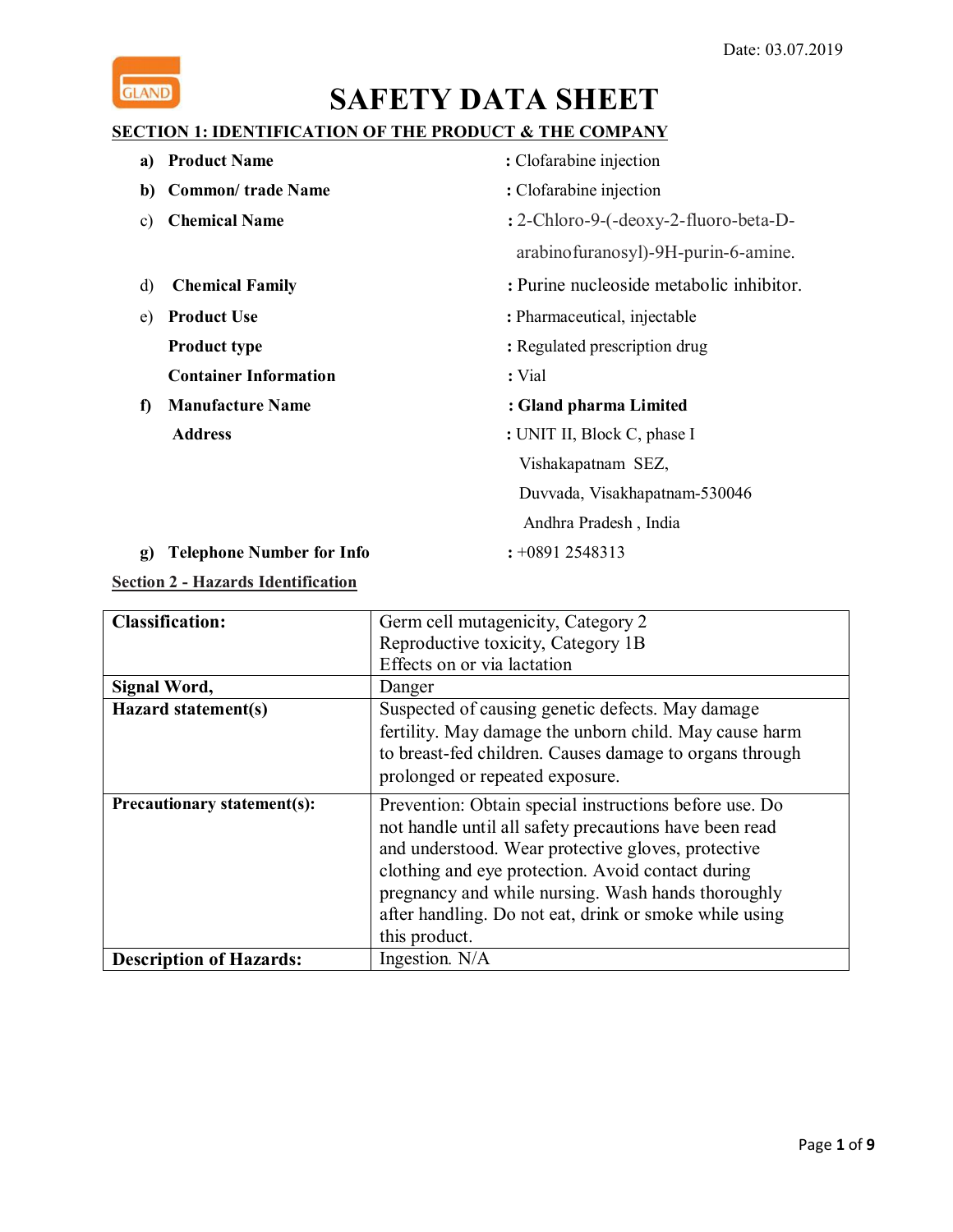

### **Section 3 – Composition / Information on Ingredients:**

| <b>Chemical Name</b>                                                    | <b>CommonName</b> | <b>Percentage</b> | CAS No.     |
|-------------------------------------------------------------------------|-------------------|-------------------|-------------|
| $2$ -chloro-9- $(2$ -deoxy-2-<br>fluoro-beta-D-<br>arabinofuranosyl)-9H | Clofarabine       | $0.1\%$           | 123318-82-1 |
| Water for injection                                                     | Water             | 99%               | 7732-18-5   |
| Sodium chloride                                                         | Sodium chloride   | $0.9\%$           | 7647-14-5   |

#### **Section 4 - First Aid Measures:**

| <b>Eye Exposure:</b>  | In case of contact with product, immediately flush eyes with plenty<br>of water for at least 15 minutes. If easy to do, remove contact lenses<br>if worn. Get medical attention.                                               |
|-----------------------|--------------------------------------------------------------------------------------------------------------------------------------------------------------------------------------------------------------------------------|
| <b>Skin Exposure:</b> | In case of contact with product, immediately flush skin with plenty<br>of water. Remove contaminated clothing and shoes. Get medical<br>attention if irritation develops and persists.                                         |
| <b>Ingestion:</b>     | If swallowed, call a poison center or physician immediately. Do<br>NOT induce vomiting unless directed to do so by a physician. Never<br>give anything by mouth to an unconscious person. Rinse mouth<br>thoroughly with water |
| <b>Injection:</b>     | Not available                                                                                                                                                                                                                  |
| <b>Inhalation:</b>    | If product is inhaled, remove to fresh air. If breathing is difficult,<br>trained personnel should give oxygen. Get medical attention<br>immediately.                                                                          |

# **Section 5 – Fire-fighting Measures**<br>(a) **Extinguishing Media**

(a) **Extinguishing Media** All means: water, carbon dioxide, foam or dry chemical.*.*

**(b) Unsuitable** 

**Extinguishing media:** Strong water jet

| (c) | <b>Special Protective</b> |            | clothing and a self-contained breathing apparatus is                |
|-----|---------------------------|------------|---------------------------------------------------------------------|
|     | Equipment /               | Suggested. |                                                                     |
|     |                           |            | Use water spray to cool the fire exposed containers as well as      |
|     | <b>Precautions:</b>       |            | For protection of people. Avoid Jet of water as extinguishing media |

### **Section 6 - Accidental Release Measures:**

#### **Small Spills**

If a small spill occurs within a ventilated cabinet, wear protective equipment to prevent inhalation or eye/skin contact (see Section 8). Wipe up spill with absorbent material and place in an impervious container.

### **Large Spills**

During a large spill, evacuate non-essential personnel from the area. Wear protective equipment to prevent inhalation or eye/skin contact (see Section 8). Absorb the liquid with an inert absorbent material (e.g.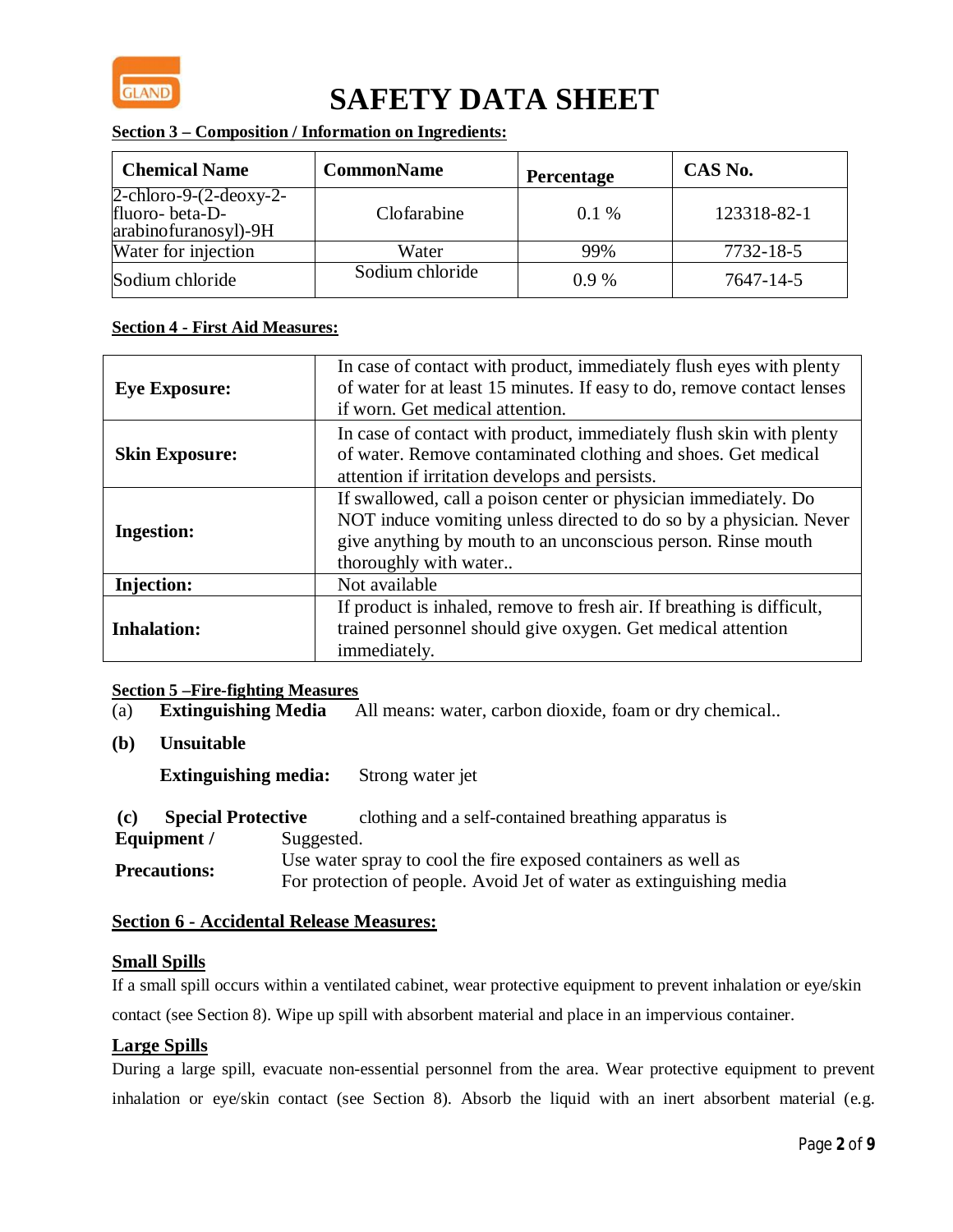

absorbent pad, clay, vermiculite, etc.). Avoid excessive physical disturbance of spill during cleanup to minimize aerosol generation.

| <b>Release to Air:</b>   | Not available. |
|--------------------------|----------------|
| <b>Release to Water:</b> | Not available. |

#### **SECTION 7: HANDLING AND STORAGE**

| <b>General Handling:</b> | Use local exhaust ventilation. Use personal protective equipment<br>(Protective clothes, goggles and latex gloves).             |
|--------------------------|---------------------------------------------------------------------------------------------------------------------------------|
|                          | <b>Storage Conditions :</b> Store at 20 $^{\circ}$ C to 25 $^{\circ}$ C (68 $^{\circ}$ to 77 $^{\circ}$ F) (USP controlled room |
|                          | temperature                                                                                                                     |

**Precautions for safe** 

**Handling :** Product should be used in a controlled work area. Use with adequate ventilation (see Section 8). Avoid contact with eyes, skin and clothing. To minimize hazards from accidental breakage or Spills of containers and to simplify clean -up, store and transport within secondary containers, pans or trays. Use disposable protective coatings and/or barrier sheeting in use areas where possibility of spillage exists to simplify cleanup. Do not eat, smoke or drink while handling product. Wash thoroughly after handling.

#### **SECTION 8: EXPOSURE CONTROLS/PERSONAL PROTECTION**

| $(a)$ Exposure Limits      |  |                                                                                                                                                                                                                                                                                                                                                                                                                                                                                                                                                                                                                                                                                                                                                                                      |             |                                 |
|----------------------------|--|--------------------------------------------------------------------------------------------------------------------------------------------------------------------------------------------------------------------------------------------------------------------------------------------------------------------------------------------------------------------------------------------------------------------------------------------------------------------------------------------------------------------------------------------------------------------------------------------------------------------------------------------------------------------------------------------------------------------------------------------------------------------------------------|-------------|---------------------------------|
| Compound                   |  | <b>Issuer</b>                                                                                                                                                                                                                                                                                                                                                                                                                                                                                                                                                                                                                                                                                                                                                                        | <b>Type</b> | <b>Exposure Limit</b>           |
| Clofarabine                |  | Sanofi-aventis                                                                                                                                                                                                                                                                                                                                                                                                                                                                                                                                                                                                                                                                                                                                                                       | <b>TWA</b>  | $0.2$ micrograms/m <sup>3</sup> |
| $(b)$ Engineering Controls |  |                                                                                                                                                                                                                                                                                                                                                                                                                                                                                                                                                                                                                                                                                                                                                                                      |             |                                 |
| Ventilation:               |  | Preparation of this product should be done in an area that is devoted solely to<br>the preparation of hazardous drugs and is restricted to authorized personnel.<br>This product should be prepared within a ventilated cabinet designed to protect<br>workers and adjacent personnel from exposure. Transfers from primary<br>packaging such as vials to dosing equipment should also be performed within a<br>ventilated cabinet. Use closed-system, drug-transfer devices, glove bags and<br>needleless systems within the ventilated cabinet. The final prepared product<br>should be sealed in a plastic bag or other sealable container prior to removal<br>from the cabinet. All waste containers in the cabinet should be sealed and wiped<br>prior to removal for disposal. |             |                                 |

**(c) Individual Protection Measures**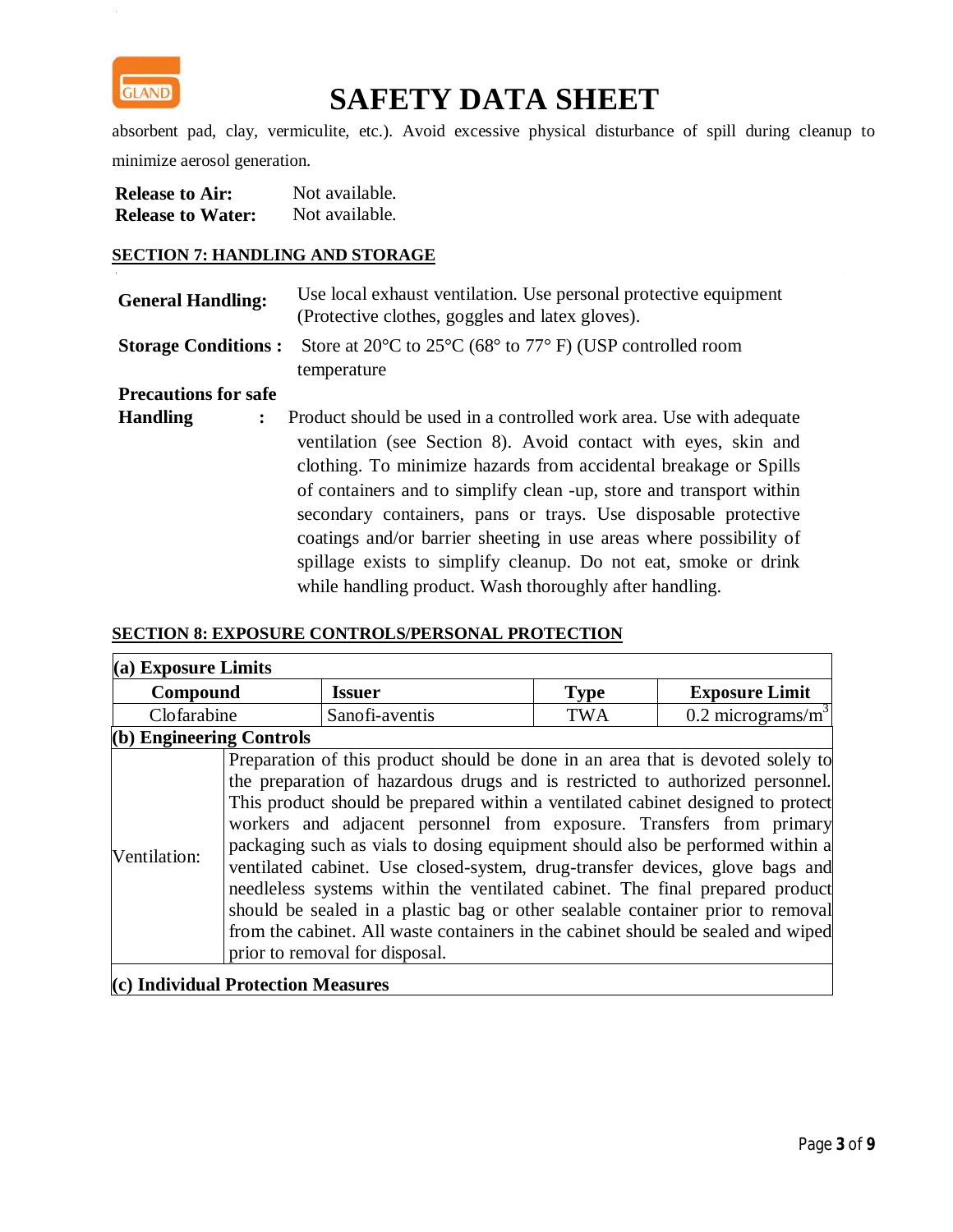

| Respiratory<br>Protection:        | Respiratory protective equipment can only be used in place of engineering<br>controls as a temporary measure in emergency situations or when control by<br>other means is not feasible. Respiratory protection must be selected according to<br>the risk from the work task or situation. In general, positive pressure, supplied air<br>respiratory protective equipment (hood, half suit or full suit), which provides<br>high factors of protection, is used when there is risk of airborne exposure above<br>recommended exposure levels. All respiratory protection should be in<br>compliance with the OSHA Respiratory Protection Standard, 29 CFR 1910.134,<br>or other regulations applicable to the country of use                                                                                                                                                                                      |
|-----------------------------------|-------------------------------------------------------------------------------------------------------------------------------------------------------------------------------------------------------------------------------------------------------------------------------------------------------------------------------------------------------------------------------------------------------------------------------------------------------------------------------------------------------------------------------------------------------------------------------------------------------------------------------------------------------------------------------------------------------------------------------------------------------------------------------------------------------------------------------------------------------------------------------------------------------------------|
| Eye/face<br>Protection:           | At a minimum, safety glasses with side shields should be worn. Wear a face<br>shield to avoid splash incidents involving the eyes, nose and mouth when<br>adequate engineering controls are not available                                                                                                                                                                                                                                                                                                                                                                                                                                                                                                                                                                                                                                                                                                         |
| Skin<br>Protection:               | Use two pairs of impervious chemical resistant gloves with the outer one<br>covering the gown cuff at all times, including when unpacking product<br>shipments. Gloves should be changed every 30 minutes or when torn, punctured<br>or contaminated and discarded immediately in the appropriate container. When<br>working in a ventilated cabinet, the outer gloves should be removed and bagged<br>for disposal inside the ventilated cabinet. Avoid skin contact by using a<br>disposable gown made of non-linting and non-absorbent fabric. The gown<br>should have a closed front, long sleeves and elastic or knit closed cuffs and<br>should not be reused.                                                                                                                                                                                                                                              |
| Other<br>Protective<br>Equipment: | N/A                                                                                                                                                                                                                                                                                                                                                                                                                                                                                                                                                                                                                                                                                                                                                                                                                                                                                                               |
| General<br>hygiene                | Health care workers who prepare or administer hazardous drugs or who work in<br>areas where these drugs are used should follow specific workplace handling<br>guidelines in order to prevent exposure to these agents in the air or on work<br>surfaces, clothing, medical equipment, or in patient urine or feces. Wash hands<br>with soap and water immediately before using personal protective clothing (such<br>as disposable gloves and gowns) and after removing personal protective clothing,<br>considerations including gloves. Outer gloves and gowns should be removed and bagged for<br>disposal in the appropriate container at the site of administration. The waste<br>container should be double -bagged before removal of the inner gloves. Clean<br>and decontaminate work areas before and after each activity and at the end of<br>each shift. See Section 13 for guidance on waste handling |

### **SECTION 9: PHYSICAL AND CHEMICAL PROPERTIES**

| <b>Property</b> | <b>Clofarabine injection</b> |
|-----------------|------------------------------|
| Description     | Clear, colorless liquid      |
| Odor            | Not available                |
| Odor threshold  | Not available                |
| pH:             | $4.5 - 7.5$                  |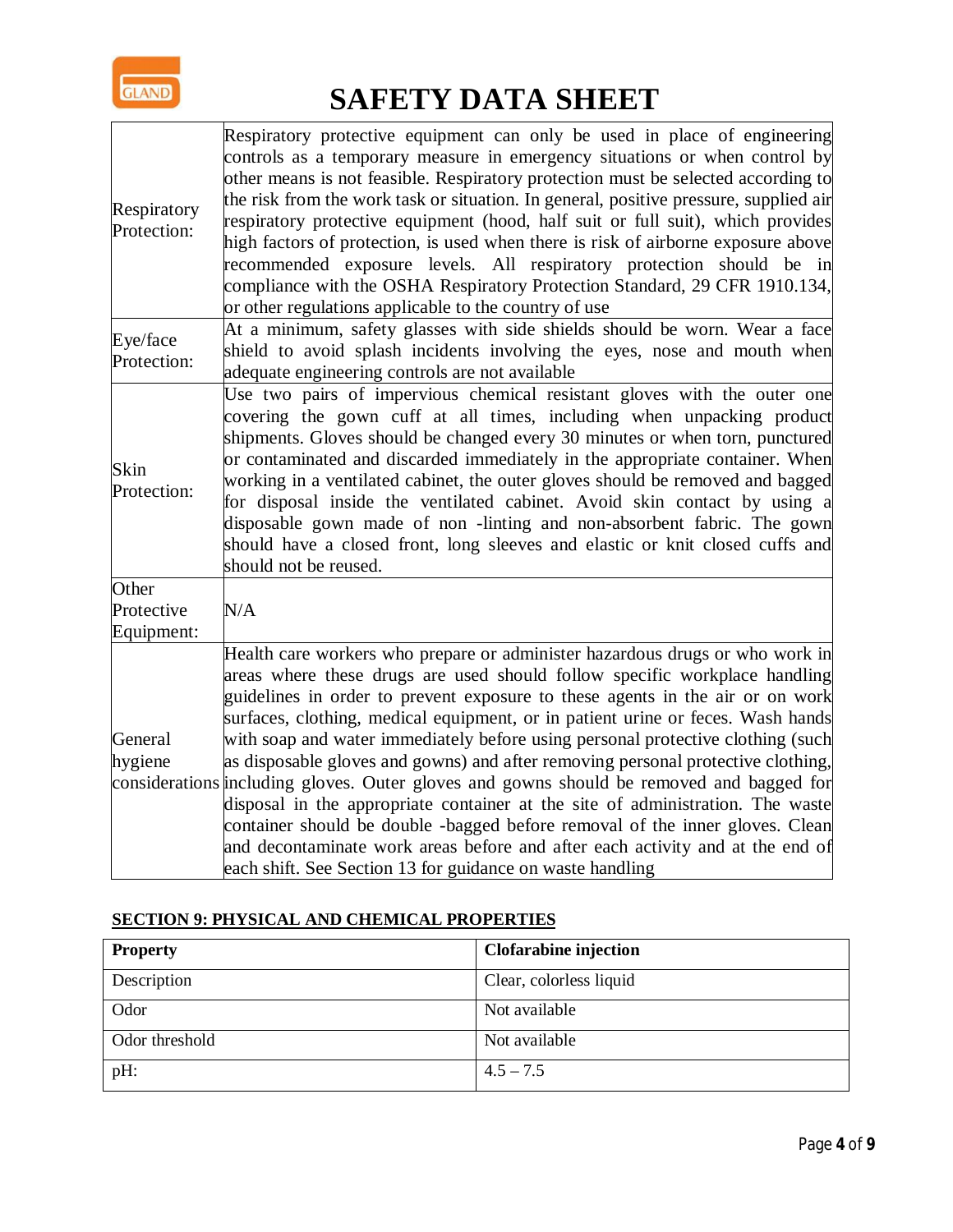

| Water Solubility:                       | Miscible with water      |
|-----------------------------------------|--------------------------|
| Specific Gravity $(g/ml)$ :             | 1.006                    |
| Boiling Point $(^{\circ}C)$ :           | Approx. $100^{\circ}$ C. |
| Melting Point $({}^{\circ}C)$ :         | No data available        |
| Flash Point $(^{\circ}C)$ :             | No data available        |
| Ignition Temperature $(^{\circ}C)$ :    | No data available        |
| Evaporation rate                        | No data available        |
| Partition coefficient (n-octanol/water) | No data available        |

### **SECTION 10: STABILITY AND REACTIVITY**

| <b>Property</b>                    | <b>Clofarabine Injection</b>                                 |
|------------------------------------|--------------------------------------------------------------|
| Reactivity                         | Not a reactive material under normal handling<br>conditions. |
| Chemical stability                 | Stable under normal handling conditions.                     |
| Conditions to avoid:               | Keep away from heat, sparks and flames.                      |
| Hazardous decomposition products:  | Carbon monoxide, carbon dioxide, oxides of<br>nitrogen.      |
| Possibility of Hazardous Reactions | None known.                                                  |

### **SECTION 11: TOXICOLOGICAL INFORMATION**

#### **The following information is for the active ingredient clofarabine unless otherwise noted:**

**Information on likely routes of exposure:** Not expected under normal handling conditions. Unintended spills or releases could result in exposure to eyes, skin and respiratory tract.

**Symptoms related to the physical, chemical and toxicological characteristics:** The most common adverse effects of intravenous treatment in humans with clofarabine are gastrointestinal tract symptoms such as vomiting, nausea and diarrhea, hematologic effects including anemia (decreased red blood cells), leukopenia and neutropenia (decreased white blood cells), and thrombocytopenia (low blood platelet levels), presenting as fever, fatigue and infection.

**Effects of short-term (acute) exposure:** No data available.

**Effects of long-term (chronic) exposure:** Clofarabine is orally bioavailable and can cause adverse effects in rapidly proliferating tissues, including bone marrow, lymphoid tissue, gastrointestinal tract, liver and testes.

**Acute toxicity (LD50):** No data available.

**Skin corrosion/irritation:** Non-irritating to the skin.

**Serious eye damage/irritation:** Non-irritating to the eyes.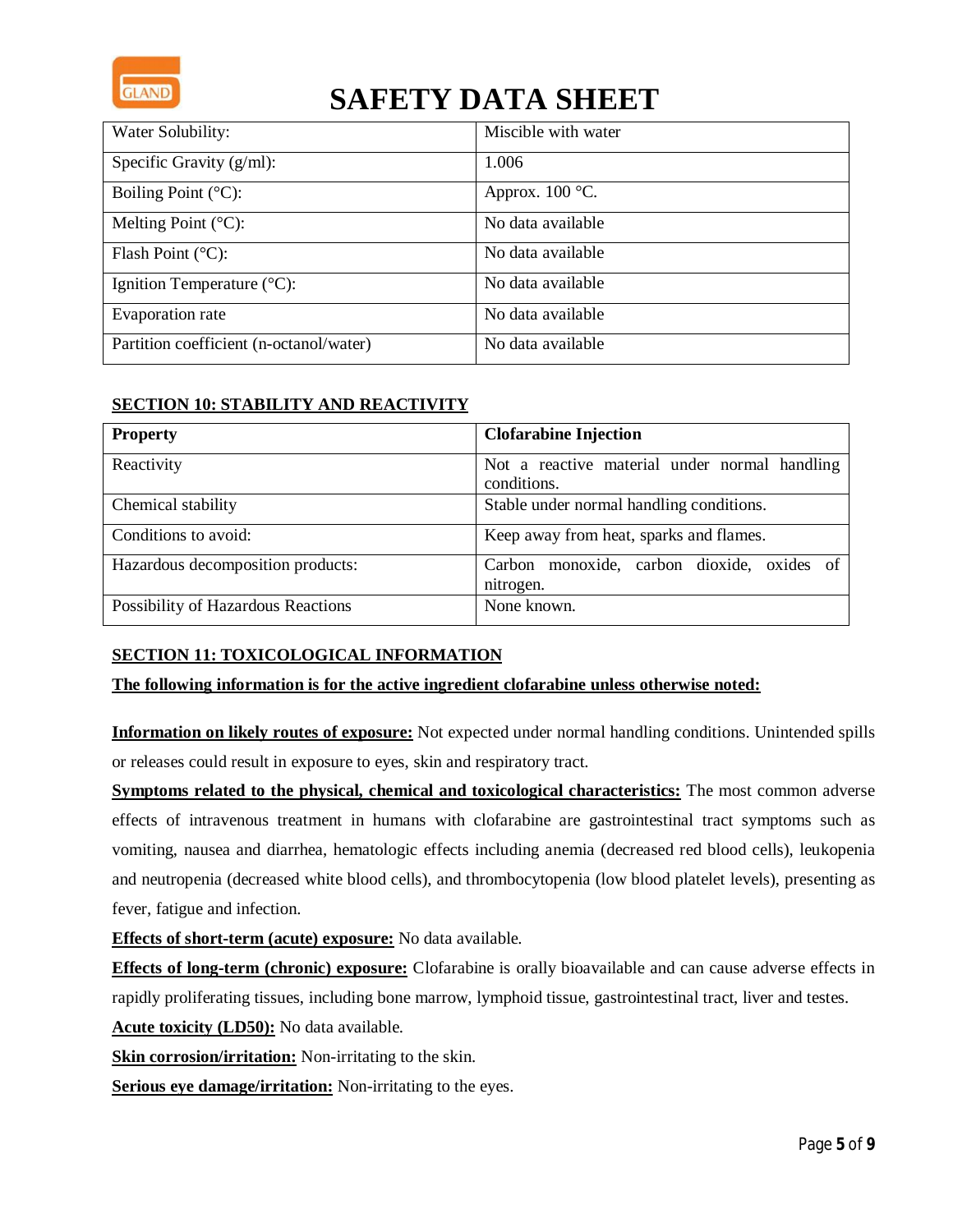

**Sensitization:** No data available.

**Specific target organ toxicity – single exposure (STOT-SE**): No data available.

**Specific target organ toxicity – repeated exposure (STOT-RE):** In dogs given repeat intravenous doses of clofarabine, the maximum tolerated dose (MTD) was 0.75 mg/kg/day. Clofarabine is orally bioavailable and can cause adverse effects in rapidly proliferating tissues, including bone marrow, lymphoid tissue, gastrointestinal tract, liver and testes.

**Carcinogenicity:** Clofarabine has not been tested for carcinogenic potential.

Not listed by NTP, not found to be a potential carcinogen by IARC or OSHA.

**Reproductive toxicity and teratogenicity:** Clofarabine was teratogenic in rats and rabbits. Developmental toxicity (reduced fetal body weight and increased post-implantation loss) and increased incidences of malformations and variations (gross external, soft tissue, skeletal and retarded ossification) were observed in rats receiving 54 mg/m2 /day (approximately equivalent to the recommended clinical dose on a mg/m2 basis), and in rabbits receiving 12 mg/m2 /day (approximately 23% of the recommended clinical dose on a mg/m2 basis).

Studies in mice, rats, and dogs have demonstrated dose-related adverse effects on male reproductive organs. It is not known whether clofarabine or its metabolites are excreted in human milk. Because of the potential for tumorigenicity shown for clofarabine in animal studies and the potential for serious adverse reactions, women treated with clofarabine should not nurse.

**Mutagenicity:** Clofarabine showed clastogenic activity in the in vitro mammalian cell chromosome aberration assay (CHO cells) and in the in vivo rat micronucleus assay. It did not show evidence of mutagenic activity in the bacterial mutation assay (Ames test).

Aspiration hazard: No data available.

#### **SECTION 12: ECOLOGICAL CONSIDERATIONS**

| (a)            | <b>Ecotoxicity</b>                   | Not Available |
|----------------|--------------------------------------|---------------|
| $\mathbf{(b)}$ | <b>Persistence and degradability</b> | Not Available |
| (c)            | <b>Bioaccumulative potential</b>     | Not Available |
| $(\mathbf{d})$ | <b>Mobility in soil</b>              | Not Available |
| (e)            | <b>Other Adverse Effects</b>         | Not Available |

#### **SECTION 13: DISPOSAL CONSIDERATIONS**

#### **Disposal of product waste:**

Dispose of in accordance with applicable regional, national and local laws and regulations. Local regulations may be more stringent than regional or national requirements. Wastes should be double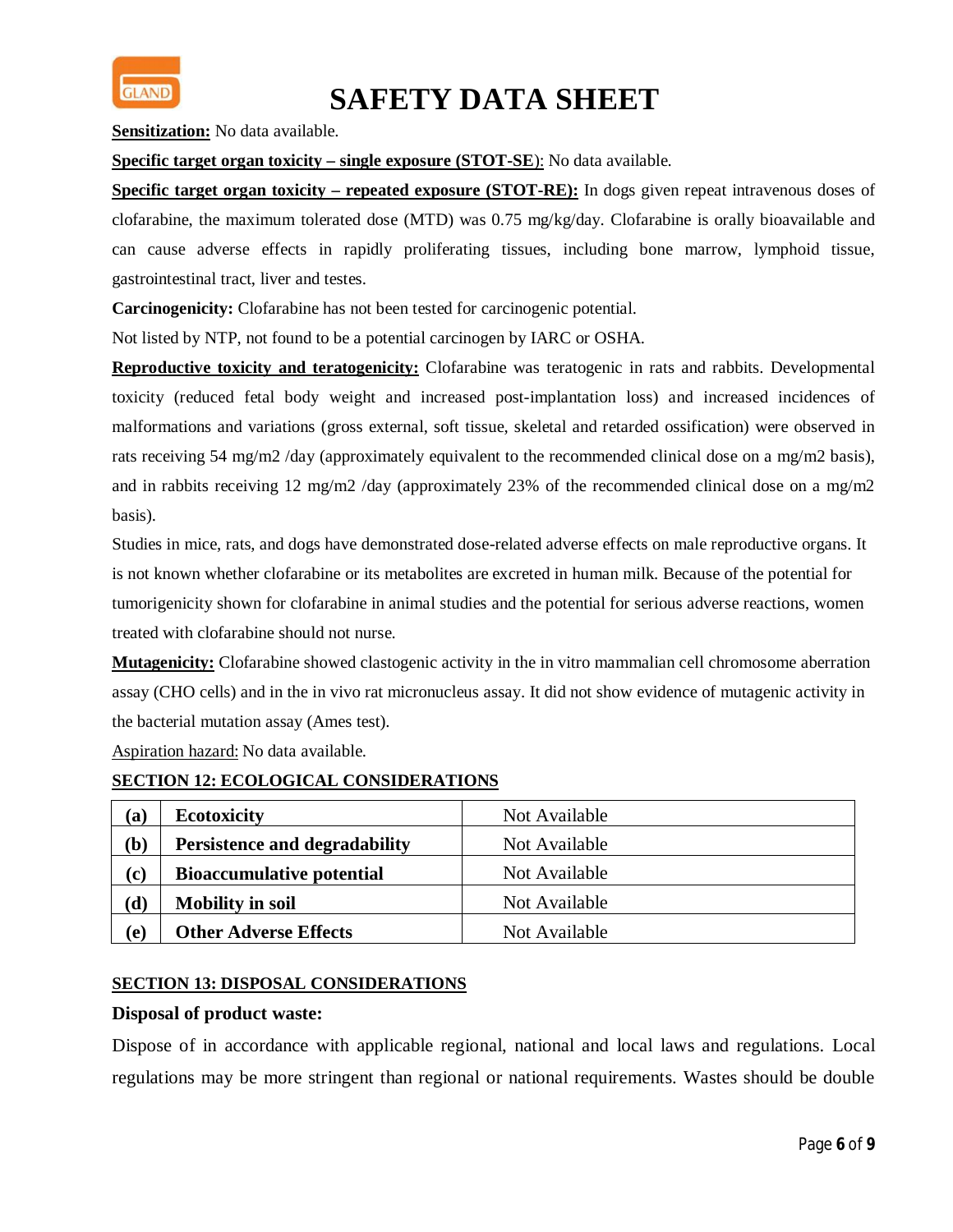

contained (e.g. double sealed bags) and labeled indicating contents to ensure safe handling and disposal. Incineration of waste product is recommended.

### **Disposal of Packaging waste:**

Dispose of in a safe manner in accordance with federal, state and local environmental regulations.

Empty packages, containers or liners may contain product residue.

#### **SECTION 14: TRANSPORT INFORMATION**

| U.S. DOT         | Not a regulated material. |
|------------------|---------------------------|
| <b>ICAO/IATA</b> | Not a regulated material. |
| <b>IMDG</b>      | Not a regulated material. |

#### **SECTION 15: REGULATORY INFORMATION**

#### **U.S. Regulations**:

CERCLA Hazardous Substance List (40 CFR 302.4): Not listed.

Clean Water Act Section 311 Hazardous Substances (40 CFR 117.3): Not listed.

Clean Air Act (CAA) Section 112(r) Accidental Release Prevention (40 CFR 68.130): Not listed.

SARA Title III:

Section 302 Extremely Hazardous Substance (40 CFR 355, Appendix A): Not listed.

Section 313 Toxic Release Inventory (40 CFR 372): Not listed.

### **State regulations:**

California Safe Drinking Water and Toxic Enforcement Act of 1986 (Proposition 65): Not listed.

Massachusetts Right-To-Know List: Not listed.

New Jersey Right-To-Know List: Not listed.

Pennsylvania Right-To-Know List: Not listed.

### **SECTION 16: OTHER INFORMATION**

As of the date of issuance, we are providing available information relevant to the handling of this material in the workplace. All information contained herein is offered with the good faith belief that it is accurate. THIS SAFETY DATA SHEET SHALL NOT BE DEEMED TO CREATE ANY WARRANTY OF ANY KIND (INCLUDING WARRANTY OF MERCHANTABILITY OR FITNESS FOR A PARTICULAR PURPOSE). In the event of an adverse incident associated with this material, this safety data sheet is not intended to be a substitute for consultation with appropriately trained personnel. Nor is this safety data sheet intended to be a substitute for product literature which may accompany the finished product.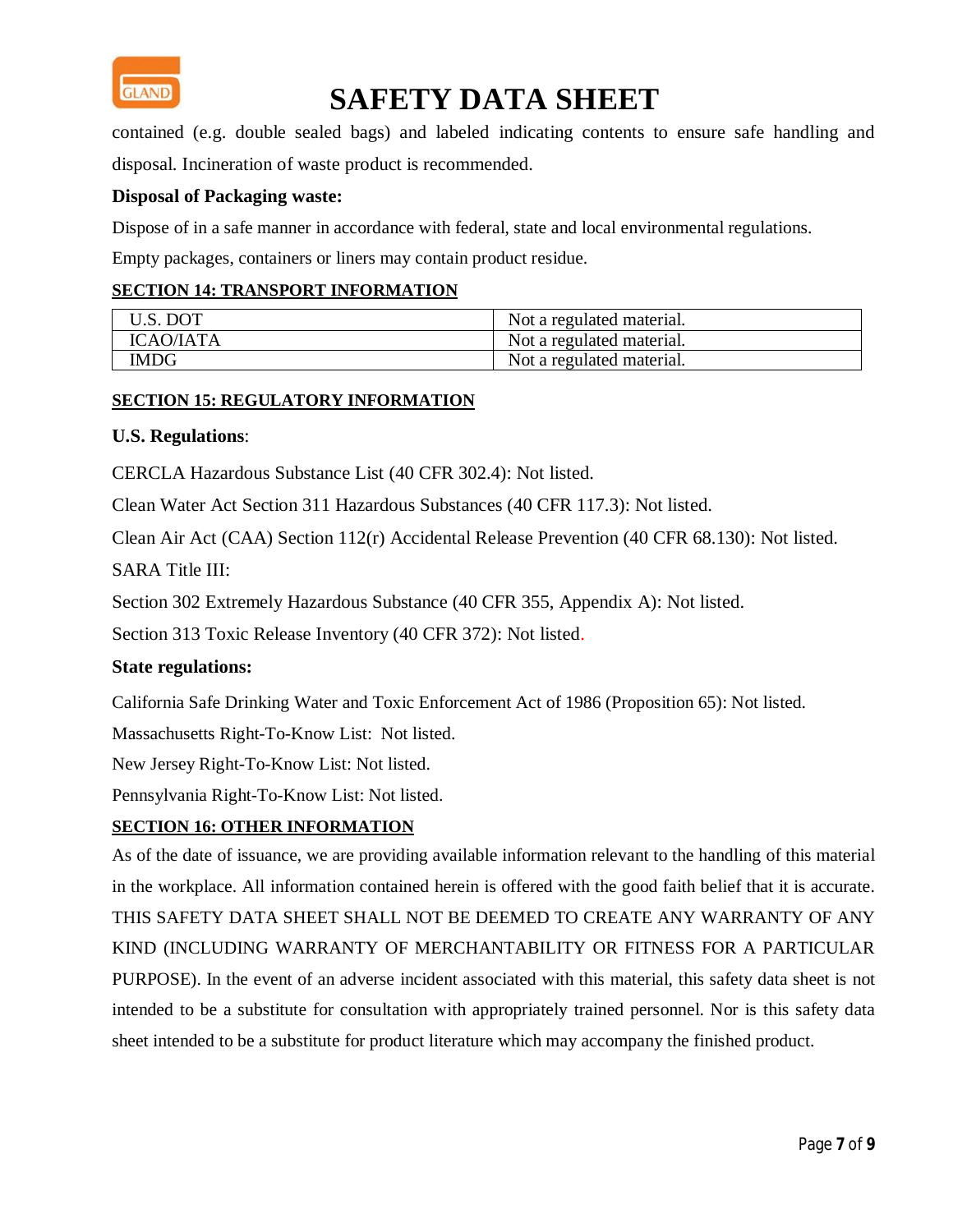

**Glossary:** This glossary contains definitions of general terms used in SDSs. Not all of these Glossary terms

will apply to this SDS.

| <b>AIHA</b>       | American Industrial Hygiene Association                                           |
|-------------------|-----------------------------------------------------------------------------------|
| <b>CAS Number</b> | <b>Chemical Abstract Service Registry Number</b>                                  |
| <b>CERCLA</b>     | Comprehensive Environmental Response Compensation and Liability Act (of 1980)     |
| <b>CHAN</b>       | <b>Chemical Hazard Alert Notice</b>                                               |
| <b>CHEMTREC</b>   | <b>Chemical Transportation Emergency Center</b>                                   |
| <b>DOT</b>        | Department of Transportation                                                      |
| <b>EPA</b>        | <b>Environmental Protection Agency</b>                                            |
| <b>HEPA</b>       | High Efficiency Particulate Air (Filter)                                          |
| <b>IARC</b>       | International Agency for Research on Cancer                                       |
| <b>ICAO/IATA</b>  | International Civil Aviation Organization/International Air Transport Association |
| <b>IMO</b>        | <b>International Maritime Organization</b>                                        |
| <b>KOW</b>        | <b>Octanol/Water Partition Coefficient</b>                                        |
| <b>LEL</b>        | Lower Explosive Limit                                                             |
| <b>MSDS</b>       | <b>Material Safety Data Sheet</b>                                                 |
| <b>MSHA</b>       | Mine Safety and Health Administration                                             |
| NA                | Not Applicable,                                                                   |
| <b>NE</b>         | Not Established                                                                   |
| <b>NADA</b>       | New Animal Drug Application                                                       |
| <b>NAIF</b>       | No Applicable Information Found                                                   |
| <b>NCI</b>        | <b>National Cancer Institute</b>                                                  |
| <b>NIOSH</b>      | National Institute for Occupational Safety and Health                             |
| <b>NOS</b>        | Not Otherwise Specified                                                           |
| <b>NTP</b>        | <b>National Toxicology Program</b>                                                |
| <b>OSHA</b>       | Occupational Safety and Health Administration                                     |
| OEL               | Occupational Exposure Limit                                                       |
| PEL               | Permissible Exposure Limit (OSHA)                                                 |
| <b>IOEL</b>       | <b>International Occupational Exposure Limit</b>                                  |
| <b>RCRA</b>       | Resource Conservation and Recovery Act                                            |
| <b>RQ</b>         | <b>Reportable Quantity</b>                                                        |
| <b>RTECS</b>      | Registry of Toxic Effects of Chemical Substances                                  |